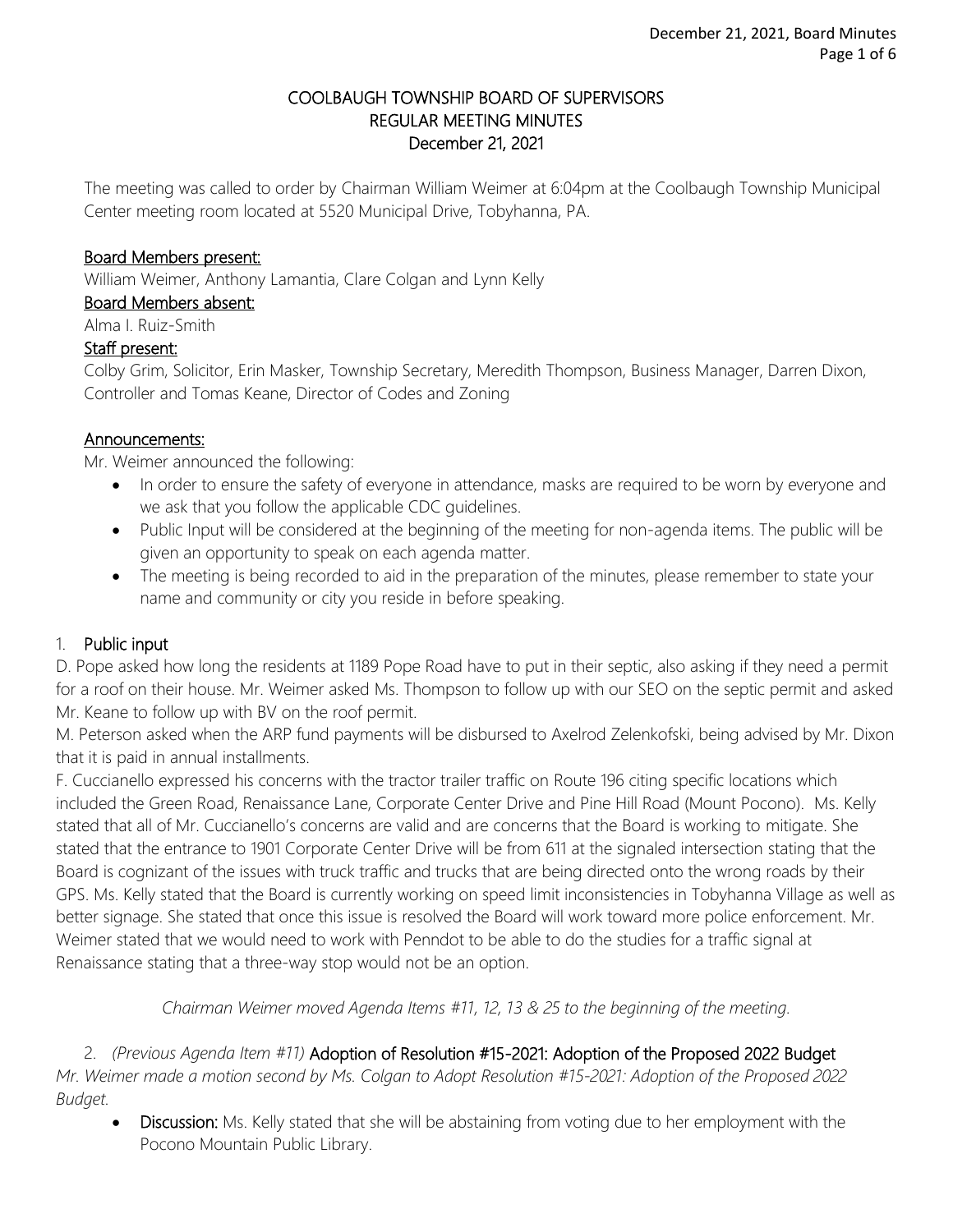• Vote: 3-0-1, motion passes. (Ms. Kelly abstained)

3. *(Previous Agenda Item #12)* Adoption of Resolution #16-2021: Fixing of the Tax Rate for Fiscal Year 2022

*Mr. Weimer made a motion second by Mr. Lamantia to Adopt Resolution #16-2021: Fixing the Tax Rate for Fiscal Year 2022*

- Discussion: Ms. Kelly stated that she will be abstaining due to her employment with the Pocono Mountain Public Library.
- Vote: 3-0-1, motion passes. (Ms. Kelly abstained)
- 4. *(Previous Agenda Item #13)* Adoption of Resolution #17-2021: A Resolution by the Coolbaugh Township Board of Supervisors Establishing the Disbursement of the Funds from the Zero Point Seven Five Zero (0.750) Mills Fire Tax Revenue for the Fiscal year 2022.

*Ms. Kelly made a motion second by Ms. Colgan to Adopt Resolution #17-2021: A Resolution by the Coolbaugh Township Board of Supervisors Establishing the Disbursement of the Funds from the Zero Point Seven Five Zero (0.750) Mills Fire Tax Revenue for the Fiscal year 2022.*

- Discussion: Mr. Weimer stated that he will be abstaining due to his position as the fire chief.
- Vote: 3-0-1, motion passes. (Mr. Weimer abstained)

### 5. *(Previous Agenda Item #25)* Business Manager Comments/Updates

Ms. Thompson requested an Executive Session for Legal and Personnel following the meeting. She also stated that on behalf of herself and the staff she would like to thank Mr. Lamantia for his service on the Board. Mr. Weimer presented Mr. Lamantia with the Distinguished Public Service Plaque thanking him for his time and service on the Board of Supervisors stating that it was a pleasure to work with him. Mr. Weimer also presented him with a framed certificate from PSATS for his service. Everyone applauded and thanked Mr. Lamantia.

### 6. Approval of minutes / notes:

• December 7, 2021- Regular Meeting Minutes

*Mr. Lamantia made a motion second by Ms. Colgan to approve the December 7, 2021, Regular Meeting Minutes as presented.*

- **Discussion: None**
- Vote: All in favor, motion passes.

### 7. Monthly reports

- Pocono Mountain Regional Police Department- Presented by Mr. Lamantia. Ms. Kelly stated that we need more Vascar hours.
- Pocono Mountain Regional EMS- Presented by Ms. Colgan. S. Anderson-Kreig asked if her \$75.00 annual donation is enough being advised that it is \$1,500.00 for a transport and that insurance generally pays \$500.00. Ms. Kelly stated that there are a lot of mutual aid calls to Pocono Township being advised by Ms. Colgan that they are having staffing issues as well.
- Coolbaugh Township VFD- Presented by Mr. Keane. Mr. Keane stated that Mr. Weimer will be stepping down as Chief at the end of the year and thanked him for his years of service noting that he is not leaving the fire company just that position. He stated that Mr. Weimer has made great improvements to the fire company throughout the years and has provided exceptional training to the membership so that they are all prepared for any situation that they may be faced with.
- Gouldsboro VFD- Presented by Mr. Weimer.
- Thornhurst Fire & Rescue Ambulance- Presented by Mr. Weimer.
- Tobyhanna Township VFD- Presented by Mr. Weimer.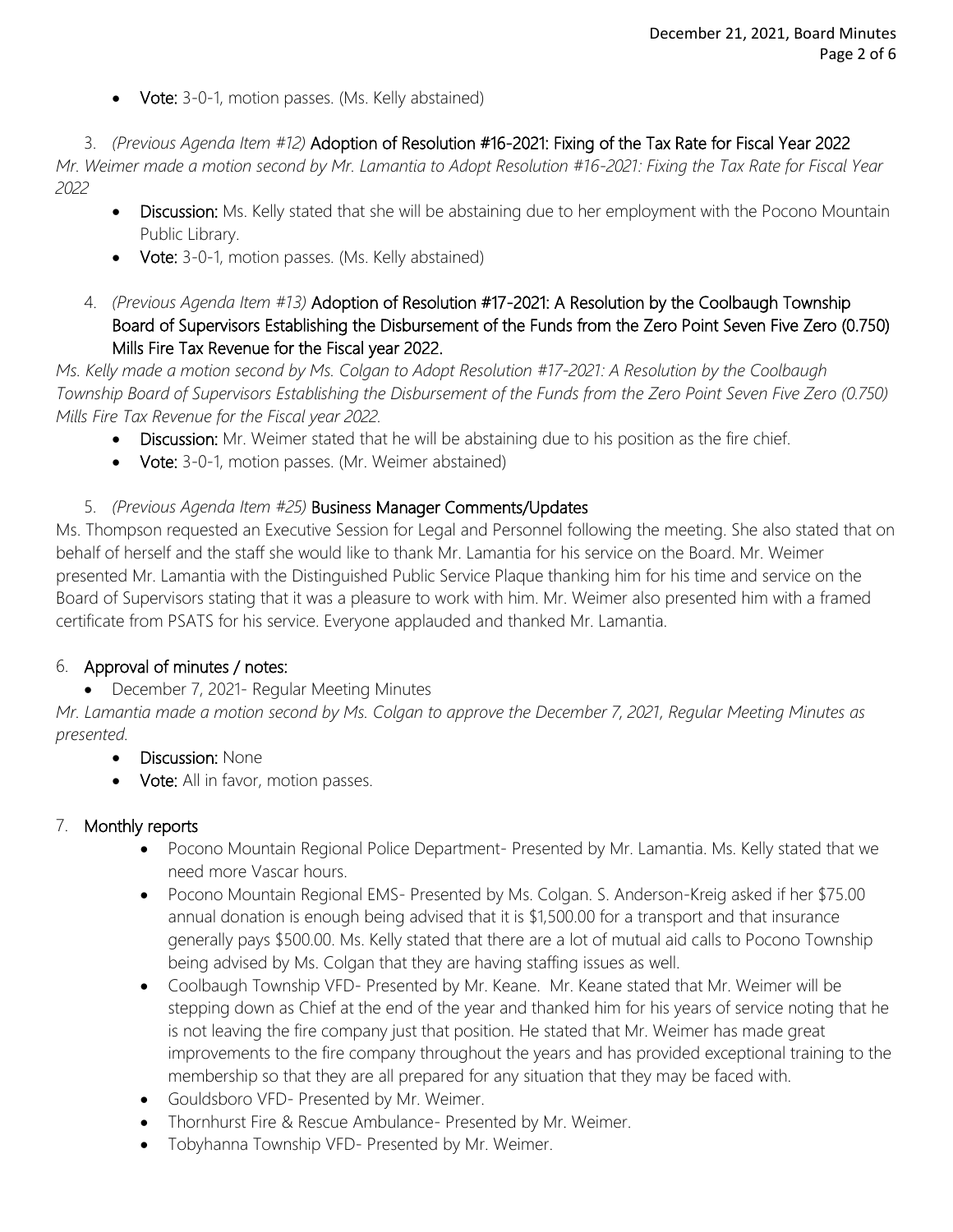- Pocono Mountain Public Library- Presented by Ms. Kelly. She stated that they had a great turnout for the Santa Meet and Greet event that was hosted by the library. She stated that they are continuing to see an increase in visitors at the library stating that they also have chrome books and hotspots available for anyone that needs them.
- Codes Enforcement and Zoning Report- Presented by Mr. Keane.

# 8. Planning Commission Recommendation of Requested Waiver from Buck Hill Water Co.

*Ms. Kelly made a motion second by Mr. Weimer to Grant the Waiver of §355-28.A.24; Relief from the Requirement to show the location and extent of soil types on the Minor Subdivision Plan for Buck Hill Water Co. as Recommended by the Planning Commission* 

- Discussion: None
- Vote: All in favor, motion passes.
- 9. Planning Commission Recommendation of Conditional Approval for the Buck Hill Water Co. Minor Subdivision Plan

*Ms. Kelly made a motion second by Mr. Lamantia to Grant Conditional Approval of the Buck Hill Water Co. Minor Subdivision Plan as per the Recommendation by the Planning Commission, conditioned on addressing all comments in Township Engineer, Russell Kresge's review letter dated December 9, 2021, conditioned on compliance of any prior conditions that were placed upon the applicant in our approval letter and compliance with any applicable township, county, state and federal statutes, ordinances, codes, rules and regulations.* 

- Discussion: Allesson Rhodes, Frank Smith Surveying was in attendance on behalf of Buck Hill Water Co. discussing the revised plan that is before the Board. She stated that this plan is a revised version of the plan that was previously approved and stated that once it was before the PUC they required changes to be made due to the water line that runs through one of the properties that they were required to retain ownership of; this plan corrects that. D. Pope asked where it is located, being shown on the plan.
- Vote: All in favor, motion passes.
- 10. Planning Commission Request to Authorize Township Engineer, Russell Kresge to Contact an Outside Lighting Specialist to Assist with the Potential Revisions to the Township Lighting Ordinance

*Ms. Colgan made a motion second by Mr. Weimer to Authorize Township Engineer, Russell Kresge to Contact an Outside Lighting Specialist to Assist with the Potential Revisions to the Township Lighting Ordinance as Requested by the Planning Commission.* 

- **Discussion: None**
- Vote: All in favor, motion passes.

# 11. Authorization to Advertise 2022 Re-Organizational Meetings for Boards, Committees and Councils

*Ms. Kelly made a motion second by Ms. Colgan to Authorize the Advertising of the 2022 Re-Organizational Meetings for Boards, Committees and Councils.*

- Discussion: None
- Vote: All in favor, motion passes.

12. Authorization to Advertise 2022 Township Shred Event Dates-Proposed May 7, 2022 and October 8, 2022

*Ms. Colgan made a motion second by Mr. Weimer to Authorize the Advertising of the 2022 Township Shred Event Dates-Proposed May 7, 2022 and October 8, 2022*

- Discussion: None
- Vote: All in favor, motion passes.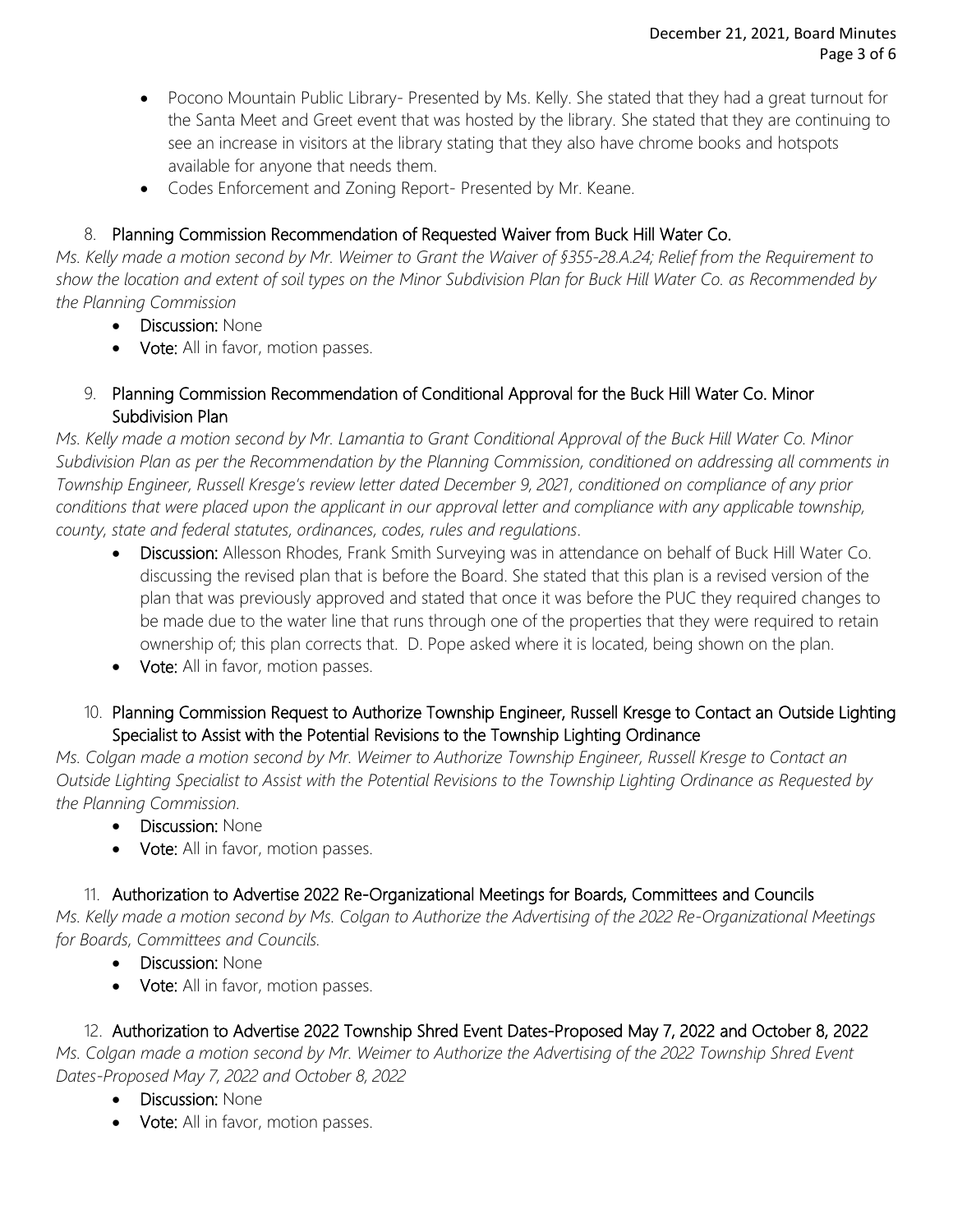### 13. Authorization to Advertise 2022 Proposed Bulk Drop Off Dates:

- Friday, April 1<sup>st</sup> and Saturday, April 2<sup>nd</sup>, 2022
- Friday, June  $3^{rd}$  and Saturday, June  $4^{th}$ , 2022
- Friday, August 5<sup>th</sup> and Saturday, August 6<sup>th</sup>, 2022
- Friday, October  $7<sup>th</sup>$  and Saturday, October  $8<sup>th</sup>$ , 2022

*Ms. Kelly made a motion second by Mr. Weimer to Authorize the Advertisement of the 2022 Bulk Drop Off Dates.* 

- Discussion: None
- Vote: All in favor, motion passes.

# 14. Adoption of Resolution 14-2021: Acceptance of COPS Grant

*Mr. Weimer made a motion second by Ms. Kelly to Adopt Resolution #14-2021: Acceptance of the COPS Grant*

- Discussion: D. Pope asked what the COPS grant is, being advised by Mr. Weimer that it is a grant that will cover the cost of the officer hours that we purchased as well as Mount Pocono and Tobyhanna Township for three years and we are required to commit to continuing to pay for the officer for the fourth year following the grant period.
- Vote: All in favor, motion passes.
- 15. Authorization for the Purchase and Installation of the Graphics for the Coolbaugh Township Emergency Management Trailer in the Amount of \$1,146.00

*Mr. Weimer made a motion second by Ms. Colgan to Authorize the Purchase and Installation of the Graphics for the Coolbaugh Township Emergency Management Trailer in the Amount of \$1,146.00.*

- Discussion: Mr. Weimer stated that he spoke to Brad at County and he will be providing supplies for the trailer.
- Vote: All in favor, motion passes.

# 16. Authorization to Advertise the Sale of the 2009 International 7600 SFA 6x4 Truck on Municibid

*Mr. Weimer made a motion second by Ms. Colgan to Authorize Advertising the Sale of the 2009 International 7600 SFA 6x4 Truck on Municibid.*

- Discussion: Mr. Weimer stated that the new truck is now in to replace this one.
- Vote: All in favor, motion passes.

# 17. Approval and Authorization to Execute National Opioid Settlement Agreements

Solicitor Grim stated that the Board received the memo and now needs to decide if they want to complete the paperwork to participate in the settlement. He stated that the money will go to the county and that the county needs a specific level of participation from municipalities with a population over 10,000 to qualify to participate in the settlement action. The money will be distributed to the county and then to the participating municipalities.

*Mr. Weimer made a motion second by Ms. Kelly to Agree to the Approval and Authorization to Execute the National Opioid Settlement Agreements and Designate Township Business Manager, Meredith Thompson as the Authorized Signer.* 

- Discussion: None
- Vote: All in favor, motion passes.

# 18. Acceptance of Walmart Settlement Agreement and Release

Mr. Lamantia made a motion second by Ms. Colgan to Agree to the Acceptance of the Walmart Settlement Agreement and Release and Designate Business Manager, Meredith Thompson as the Authorized Signer.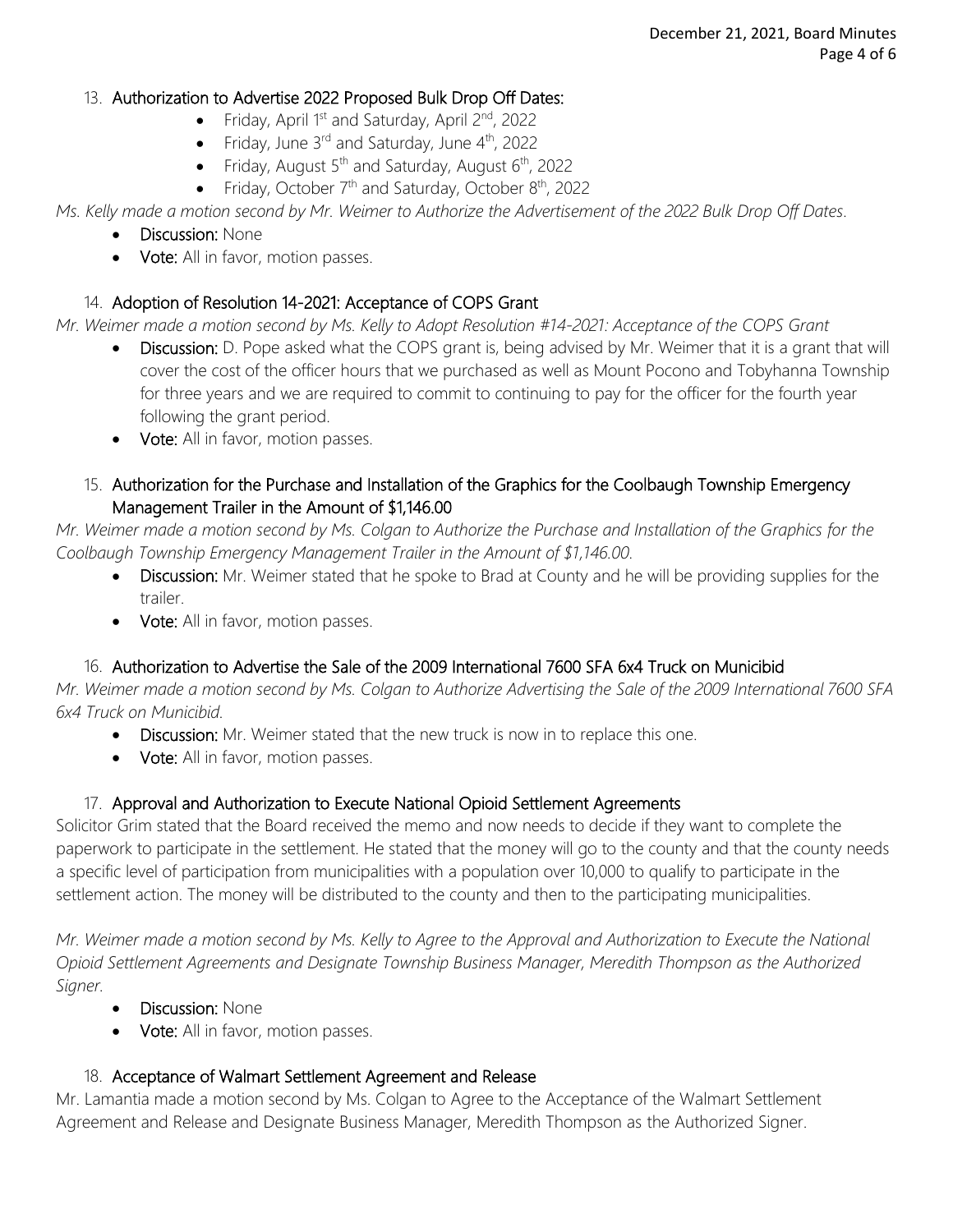• Discussion: D. Pope how much is the settlement, being advised \$37,163.75. Mr. Weimer stated that he will be abstaining on this vote due to his employment at Walmart Distribution Center. Vote: 3-0-1, motion passes.

### 19. Authorization to Advertise the Public Hearing for the Proposed Parking and Sign Ordinance

*Ms. Kelly made a motion second by Ms. Colgan to Table the Authorization to Advertise the Proposed Parking and Sign Ordinance.*

- Discussion: None
- Vote: All in favor, motion passes.
- 20. Request for Waiver of Procedural Time Requirements for the Minor Subdivision Plan for Linda Silva until April 30, 2022

*Mr. Weimer made a motion second by Ms. Colgan to Grant the Waiver of Procedural Time Requirement for the Minor Subdivision of Linda Silva until April 30, 2022.*

• Discussion: Ms. Kelly stated that she has concerns with continually granting procedural time requirement waivers for this minor subdivision stating that this project has been going on for a couple years and there are no changes being made to it. She stated that if we miss a waiver request, this will become a deemed approval and we do not even know any information on this project. She would like the Board to consider making this the last waiver approval for this project. Mr. Lamantia stated that it doesn't cost us anything to grant these waivers.

*Mr. Weimer amended his motion and Ms. Colgan her second to include sending a letter to the applicant and the surveyor making them aware that this will be the last waiver considered for the Minor Subdivision of Linda Silva.* 

- Discussion: M. Peterson stated that the Board already sent a letter that the last waiver would be the last one that would be considered, being advised that there was no letter sent, there was only discussion on it but the Board wasn't in favor at that time.
- Vote: All in favor, motion passes.
- 21. Conditional Approval of the Minor Subdivision Joining of Lots 21 & 22, Section G, A Pocono Country Place, Property Owner(s) George and Tiffany S. Rios

*Ms. Kelly made a motion second by Mr. Weimer to Grant Conditional Approval of the Minor Subdivision Joining of Lots 21 & 22, Section G, A Pocono Country Place, Property Owner(s) George and Tiffany S. Rios conditioned on addressing the comments in Township Engineer, Russell Kresge's letter dated December 17, , 2021 and compliance with any applicable township, county, state and federal statutes, ordinances, codes, rules and regulations.* 

- Discussion: None
- Vote: All in favor, motion passes.

# 22. Request for Release of Crime Watch Funds in the Amount of \$250.00 for A Pocono Country Place

*Mr. Weimer made a motion second by Ms. Colgan to Authorize the Release of the Crime Watch Funds in the Amount of \$250.00 for A Pocono Country Place.*

- Discussion: Mr. Lamantia stated that he will be abstaining as he is the President of the Board of Directors for A Pocono Country Place.
- Vote: 3-0-1, motion passes.
- 23. Request for Release of Crime Watch Funds in the Amount of \$250.00 for Pocono Farms Country Club **Association**

*Ms. Colgan made a motion second by Ms. Kelly to Authorize the Release of the Crime Watch Funds in the Amount of \$250.00 for Pocono Farms Country Club Association.*